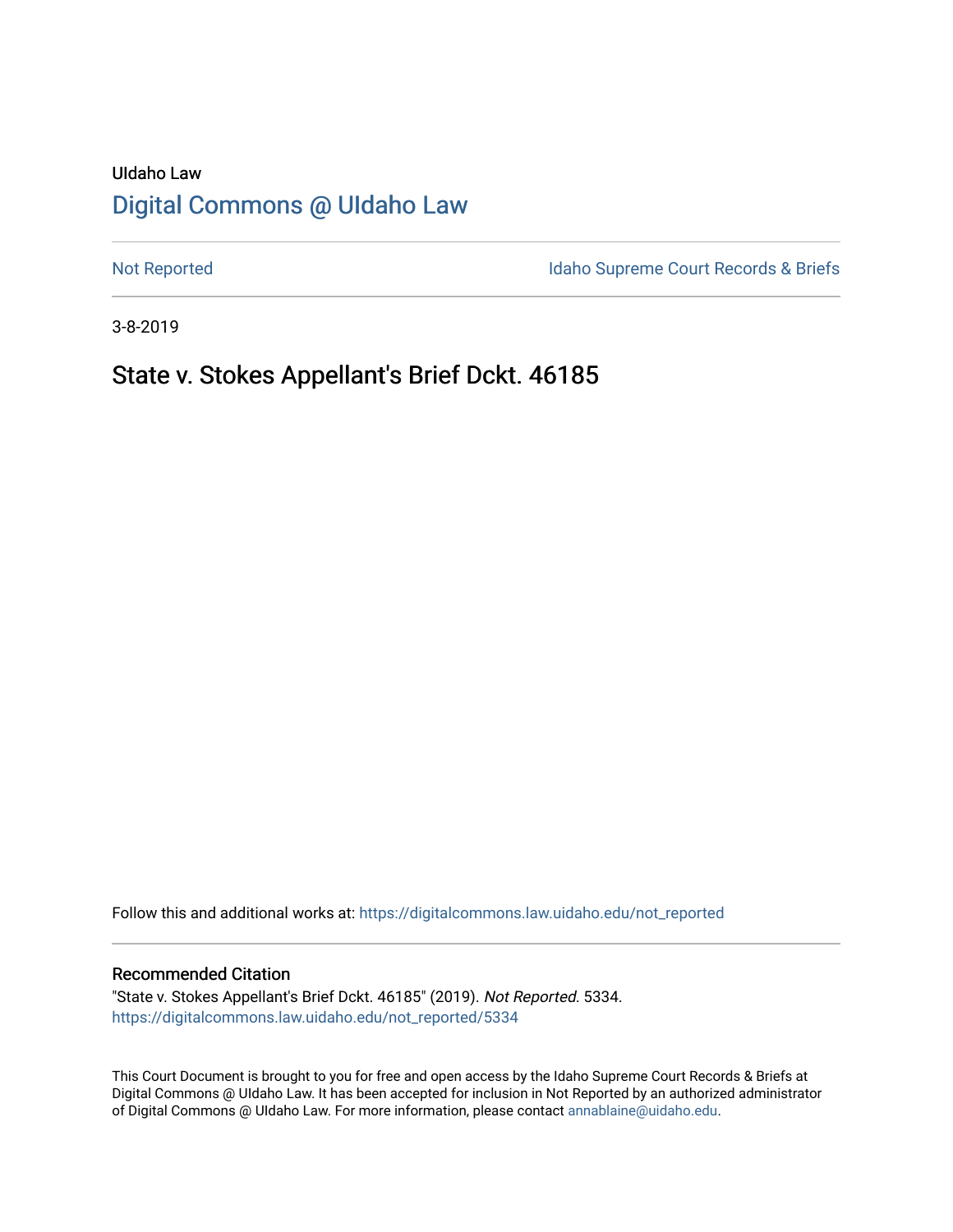Electronically Filed 3/8/2019 9:42 AM Idaho Supreme Court Karel Lehrman, Clerk of the Court By: Brad Thies, Deputy Clerk

ERIC D. FREDERICKSEN State Appellate Public Defender I.S.B. #6555

JUSTIN M. CURTIS Deputy State Appellate Public Defender I.S.B. #6406 322 E. Front Street, Suite 570 Boise, Idaho 83702 Phone: (208) 334-2712 Fax: (208) 334-2985 E-mail: documents@sapd.state.id.us

## IN THE SUPREME COURT OF THE STATE OF IDAHO

| STATE OF IDAHO,       |                              |
|-----------------------|------------------------------|
|                       | NO. 46185-2018               |
| Plaintiff-Respondent, |                              |
|                       | ADA COUNTY NO. CR01-16-34514 |
| V.                    |                              |
|                       |                              |
| DAVID HOWARD STOKES,  | <b>APPELLANT'S BRIEF</b>     |
|                       |                              |
| Defendant-Appellant.  |                              |
|                       |                              |

# STATEMENT OF THE CASE

# Nature of the Case

David Howard Stokes appeals from the district court's order revoking his probation and retaining jurisdiction. He asserts that the district court abused its discretion by revoking his probation.

# Statement of the Facts & Course of Proceedings

In 2016, Mr. Stokes was charged with possession of a controlled substance, methamphetamine, and misdemeanor domestic violence. (R., p.31.) He pleaded guilty to possession of a controlled substance and the district court imposed a unified sentence of five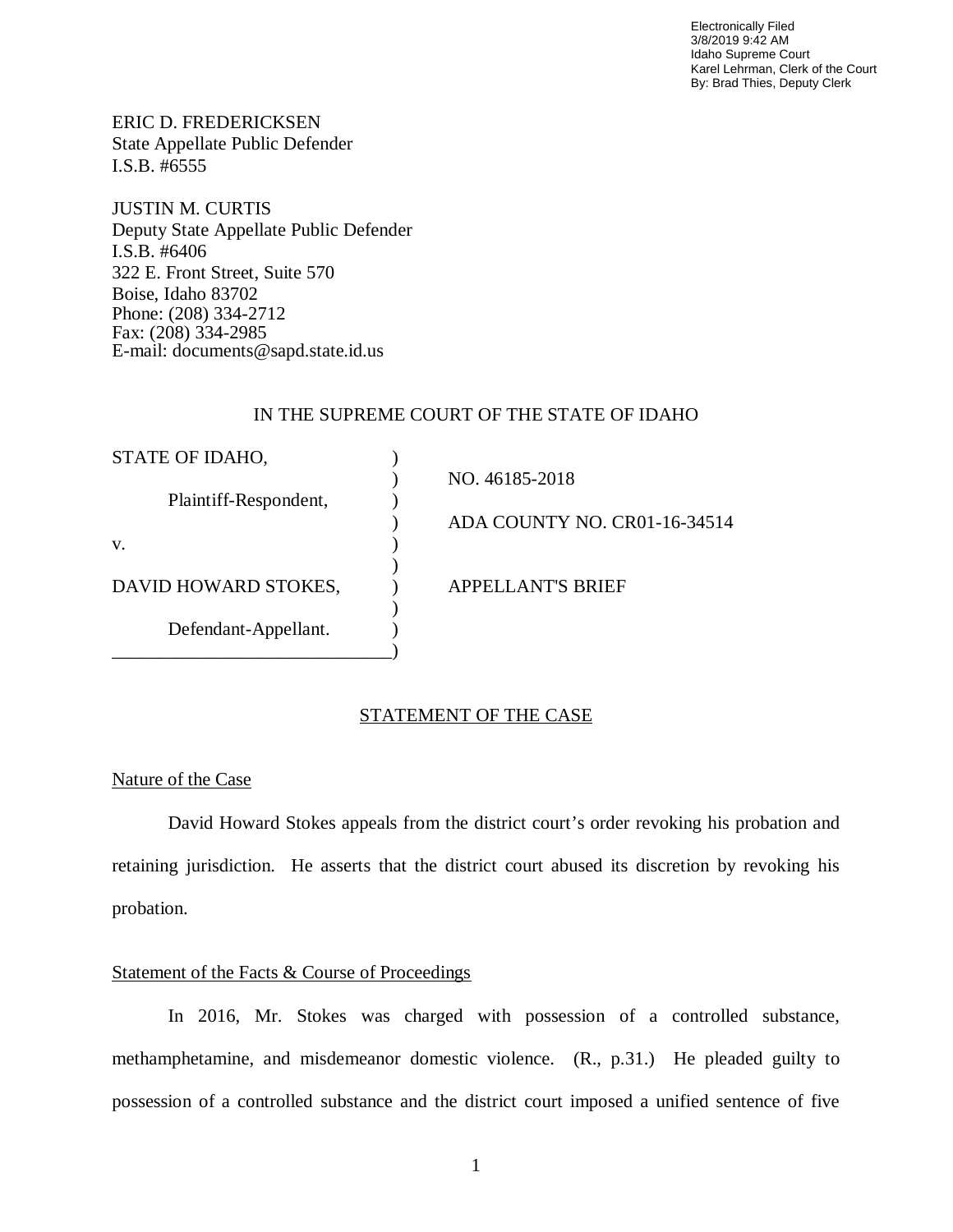years, with one and one-half years fixed, and the court suspended the sentence and placed Mr. Stokes on probation. (R., p.56.)

Fourteen months later, the State filed a motion for a bench warrant, alleging that Mr. Stokes had violated his probation. (R., p.62.) Mr. Stokes subsequently admitted to four probation violations: 1) failing to obtain permission before changing residences; 2) failing to attend or successfully complete substance abuse treatment; 3) absconding from probation; and 4) failing to pay fines and fees as ordered by the court. (R., pp.81, 63.)

The district court revoked Mr. Stokes' probation and retained jurisdiction. (R., p.83.) Mr. Stokes appealed. (R., p.86.) He asserts that the district court abused its discretion by revoking his probation.

### ISSUE

Did the district court abuse its discretion when it revoked Mr. Stokes' probation?

#### ARGUMENT

#### The District Court Abused Its Discretion When It Revoked Mr. Stokes' Probation

The district court is empowered by statute to revoke a defendant's probation under certain circumstances. I.C. §§ 19-2602, -2603, 20-222. The Court uses a two-step analysis to review a probation revocation proceeding. *State v. Sanchez*, 149 Idaho 102, 105 (2009). First, the Court determines "whether the defendant violated the terms of his probation." *Id.* Second, "[i]f it is determined that the defendant has in fact violated the terms of his probation," the Court examines "what should be the consequences of that violation." *Id.* The determination of a probation violation and the determination of the consequences, if any, are separate analyses. *Id.*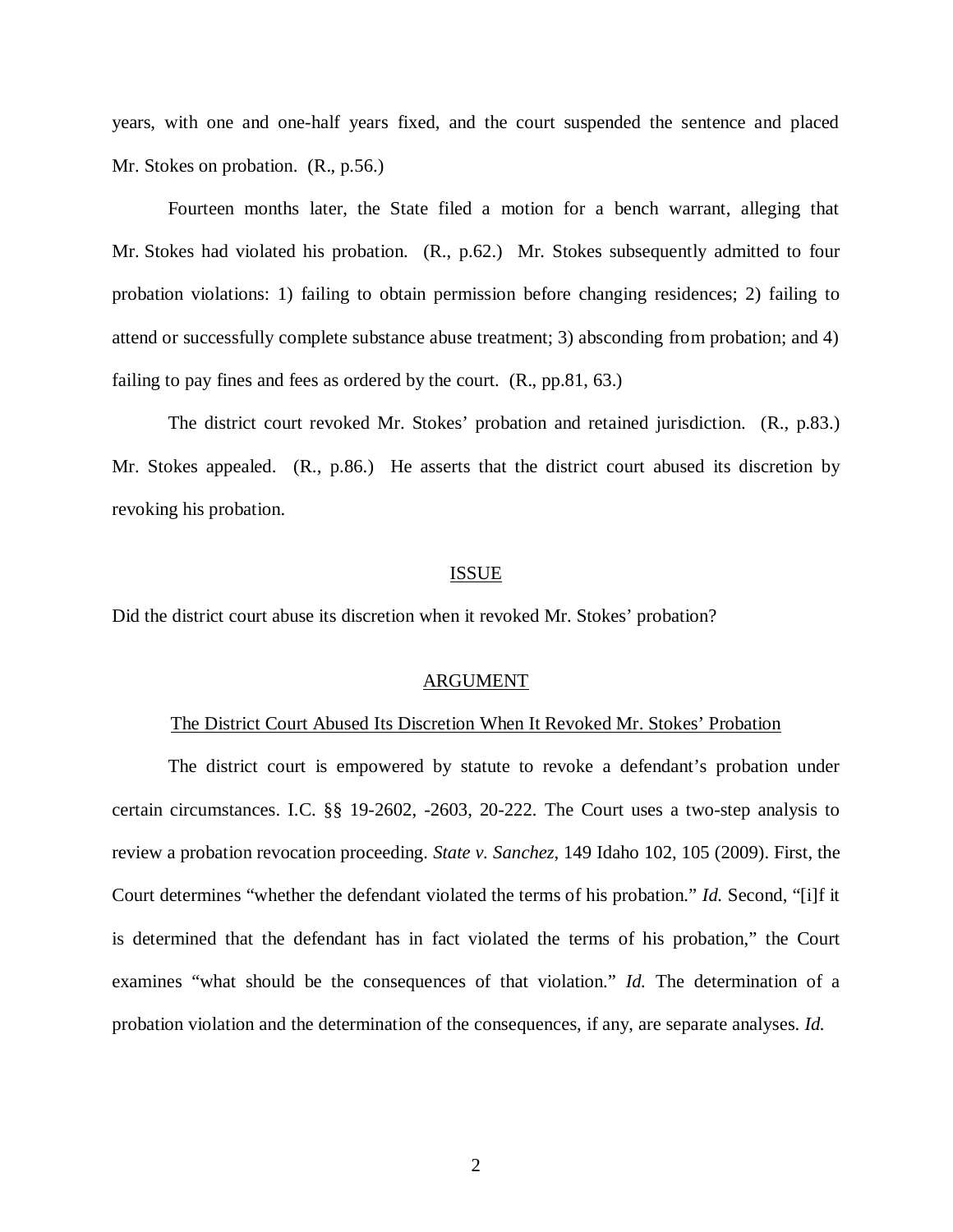Here, Mr. Stokes does not challenge his admissions to violating his probation. "When a probationer admits to a direct violation of her probation agreement, no further inquiry into the question is required." *State v. Peterson*, 123 Idaho 49, 50 (Ct. App. 1992). Rather, Mr. Stokes submits that the district court abused its discretion by revoking his probation.

"After a probation violation has been proven, the decision to revoke probation and pronounce sentence lies within the sound discretion of the trial court." *State v. Roy*, 113 Idaho 388, 392 (Ct. App. 1987). "A judge cannot revoke probation arbitrarily," however. *State v. Lee*, 116 Idaho 38, 40 (Ct. App. 1989). "The purpose of probation is to give the defendant an opportunity to be rehabilitated under proper control and supervision." *State v. Mummert*, 98 Idaho 452, 454 (1977). "In determining whether to revoke probation a court must consider whether probation is meeting the objective of rehabilitation while also providing adequate protection for society." *State v. Upton*, 127 Idaho 274, 275 (Ct. App. 1995). The court may consider the defendant's conduct before and during probation. *State v. Roy*, 113 Idaho 388, 392 (Ct. App. 1987).

At the disposition hearing, counsel requested that Mr. Stokes be put back on probation. (Tr., p.8, Ls.2-3.) Mr. Stokes indicated that he would reside at the Mission, work on getting disability payments, get medication at the Terry Reilly clinic through a homeless grant, and would do weekly check-ins with his probation officer. (Tr., p.8, Ls.2-9.) Mr. Stokes had an employment opportunity to do dishwashing at Elmer's, though he needed approval from his probation officer to stay out longer than he had permission. (Tr., p.8, Ls.10-15.) Ultimately, what led to the probation violations in this case was that Mr. Stokes "got depressed and stopped taking his medicine, that led to not staying in contact with his probation officer." (Tr., p.8, Ls.14-16.) Counsel summed the case as follows: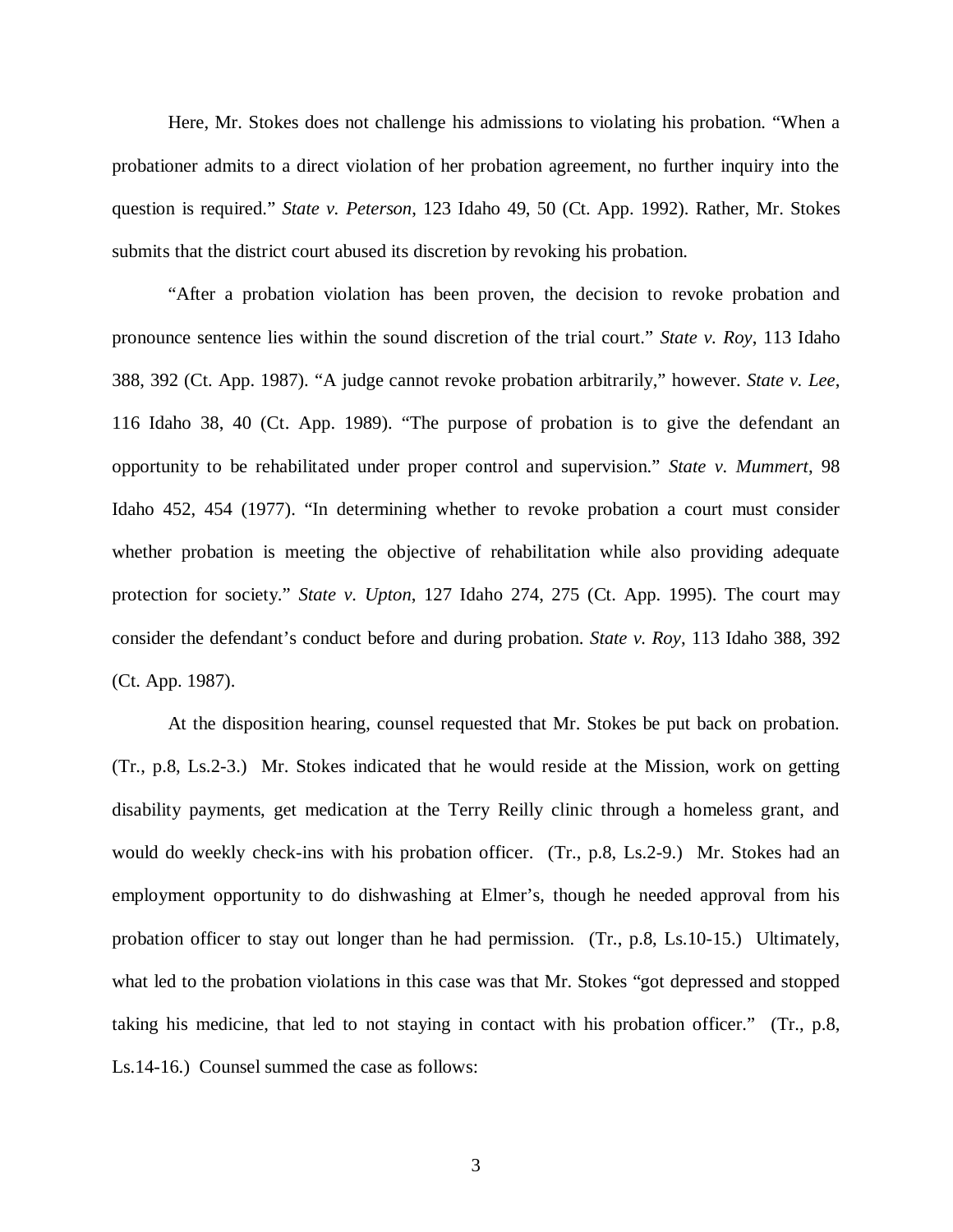Really, the issue that he has had is dealing with his mental health and addressing those particular points. A rider, perhaps, would work on those and get him keyed in on some of those issues he needs to address. But, ultimately, it's going to come down to Mr. Stokes being successful in the community, and being able to handle finding his medications where he needs to, and addressing those things.

(Tr., p.8, Ls.17-25.) With regard to his mental health, Mr. Stokes had indicated that he was diagnosed with bipolar mania in 2015 and was taking medication for bipolar mania and for depression. (Presentence Investigation Report (*hereinafter,* PSI), p.15.) He had participated at in counseling once at Terry Reilly for "meds management mostly." (PSI, p.15.) He believed that he would benefit from mental health counseling. (PSI, p.15.)

Mr. Stokes addressed the district court, stating, "I just – if you could reinstate my probation, I would be forever grateful. I've got an opportunity to take a job at Elmer's, and I've got my medication straightened out and everything else. And I – I would just be very grateful if you would reinstate my probation." (Tr., p.9, Ls.5-11.)

The probation violations in this case were due to Mr. Stokes' mental health issues and not being on his medication. He informed the court that the issue was straightened out, and that he had a place to live and a place to work. Considering that Mr. Stokes understood the issue that caused him to violate his probation and had dealt with the problem, Mr. Stokes respectfully submits that the district court abused its discretion by revoking probation and retaining jurisdiction.

4